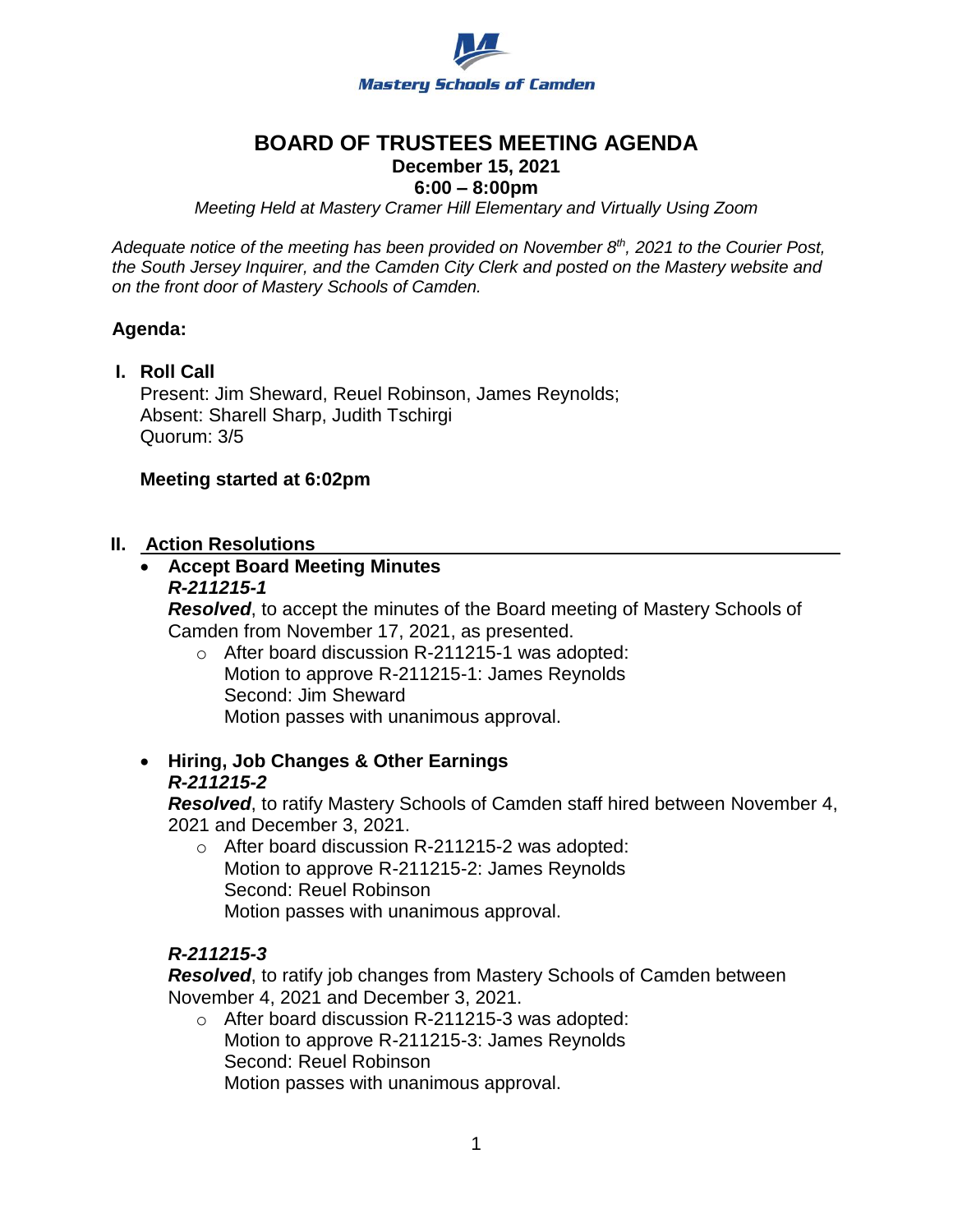

## *R-211215-4*

*Resolved*, to ratify the \$109,920 of "other earnings" compensation paid during November 2021 for Mastery Schools of Camden staff.

o After board discussion R-211215-4 was adopted: Motion to approve R-211215-4: James Reynolds Second: Reuel Robinson Motion passes with unanimous approval.

#### **III. Finance (Yonca Agatan)**

## *R-211215-5*

*Resolved*, that the Mastery Schools of Camden Board of Trustees ratifies the payroll in the amount of \$1,170,170, including \$36,046 in retention incentives, for November 12, 2021 and \$1,193,841, including \$35,922 in retention incentives, for November 26, 2021.

o After board discussion R-211215-5 was adopted: Motion to approve R-211215-5: Reuel Robinson Second: James Reynolds Motion passes with unanimous approval.

## *R-211215-6*

*Resolved*, to approve payment of \$3,147,633 for operating expenses as detailed in the invoices listing.

o After board discussion R-211215-6 was adopted: Motion to approve R-211215-6: Reuel Robinson Second: James Reynolds Motion passes with unanimous approval.

## *R-211215-7*

*Resolved***,** to ratify execution of contracts with vendors for services to Mastery Schools of Camden as presented below:

| <b>Contractor / Service Provider</b> | <b>Description of Services</b> | <b>Term of Contract</b>       | <b>Contract Amount</b>                            |
|--------------------------------------|--------------------------------|-------------------------------|---------------------------------------------------|
| Jounce Partners                      | <b>Teacher Coaching</b>        | 11/1/2021-6/30/2022           | $$14,100$ (\$4,700 per teacher)                   |
| Nyman Associates                     | <b>Student Special Needs</b>   | 11/1/2021-7/31/2022           | Speech Language Pathologist (CCC) - \$65/Hour or  |
|                                      | Services                       |                               | \$250/Evaluation; Speech Language Pathologist     |
|                                      |                                |                               | (Clinical Fellow)-\$61/Hour; Occupational         |
|                                      |                                |                               | Therapist-\$65/Hour or \$250/Evaluation; Physical |
|                                      |                                |                               | Therapist-\$70/Hour; Vision Support Teacher-      |
|                                      |                                |                               | \$75/Hour; Orientation& Mobility-\$65/Hour;       |
|                                      |                                |                               | School Psychologist-\$67/Hour or                  |
|                                      |                                |                               | \$1,000/Evaluation; School Counselor-\$45/Hour;   |
|                                      |                                |                               | Math Specialist-\$55/Hour; Reading Specialist-    |
|                                      |                                |                               | \$55/Hour; Paraprofessional/1:1 Support/PCA -     |
|                                      |                                |                               | \$25/Hour; Registered Behavior Specialist         |
|                                      |                                |                               | \$40/Hour; BCBA/BSC-\$69/Hour                     |
|                                      |                                |                               |                                                   |
| Teach, LLC                           | Math & ELA Tutors              | 11/15/2021-4/30/2022 \$98,000 |                                                   |

o After board discussion R-211215-7 was adopted: